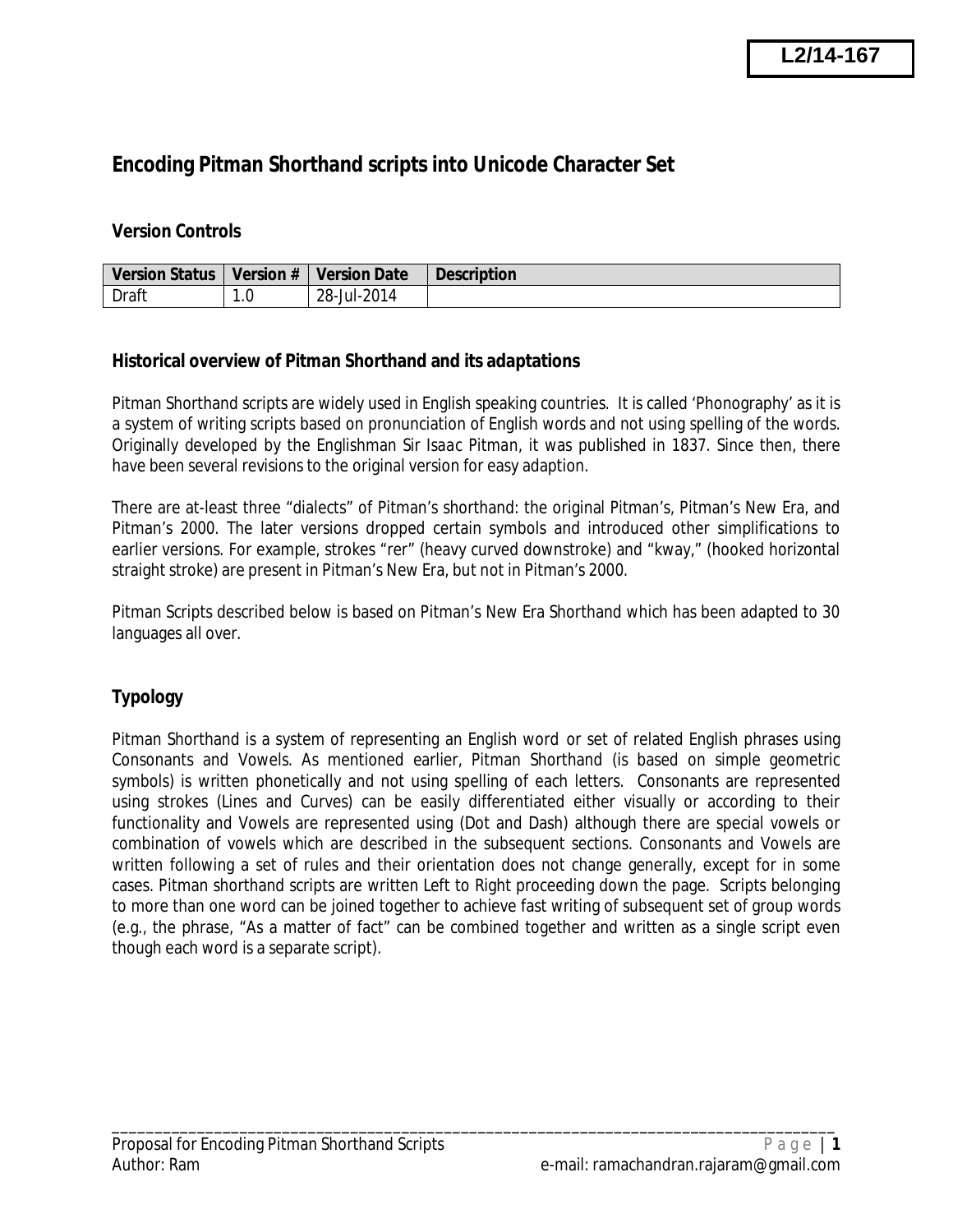### **Script Structure**

In Pitman Shorthand, there is specific distinction between each Consonants in which some are written with light strokes (e.g., P, T, F, ITH, Kay, M, R) and some with heavy strokes (e.g., B, D, V, THEE, GY, ING) Vowels are represented by Light/Heavy Dot/Dash. There are 12 vowels in total (3 Light dots, 3 Heavy dots, 3 Light dashes and 3 Heavy dashes). There are three positions in which the vowels can be placed for a consonant to form meaningful phonemes.

In addition to the above vowels, there are certain special vowels called Diphthongs which are used separately or in combination with the vowels. Also, there are separate syllables called Diphones and Triphones. Apart from the original consonants, all these special vowels have separate script in Pitman Shorthand and they are also part of the allocation table.

Pitman Consonant scripts are generally written at the size of 1/6<sup>th</sup> an inch. For easier representation of words, sometimes the size of the stroke is halved or doubled to add additional Consonant phonemes

Also, there are different variants to Consonant strokes (called dual consonants) which are added to the consonants either at the start or middle or at the end. Those variants are small and large hooks, small and large circles, ST and STR loops, Shun Hooks. These variant characters are not to be written individually but will be forming part of the main Consonant stroke to provide additional phonetic characters in a more convenient way, but following the rules in which they should be used. These variants also have separate character set and will be part of the allocation table.

Pitman Shorthand scripts can be joined together cursively for achieving the speed in writing but maintaining legibility. Wherever required, scripts belonging to more than one word can be joined together in a more flexible way to attain greater speed.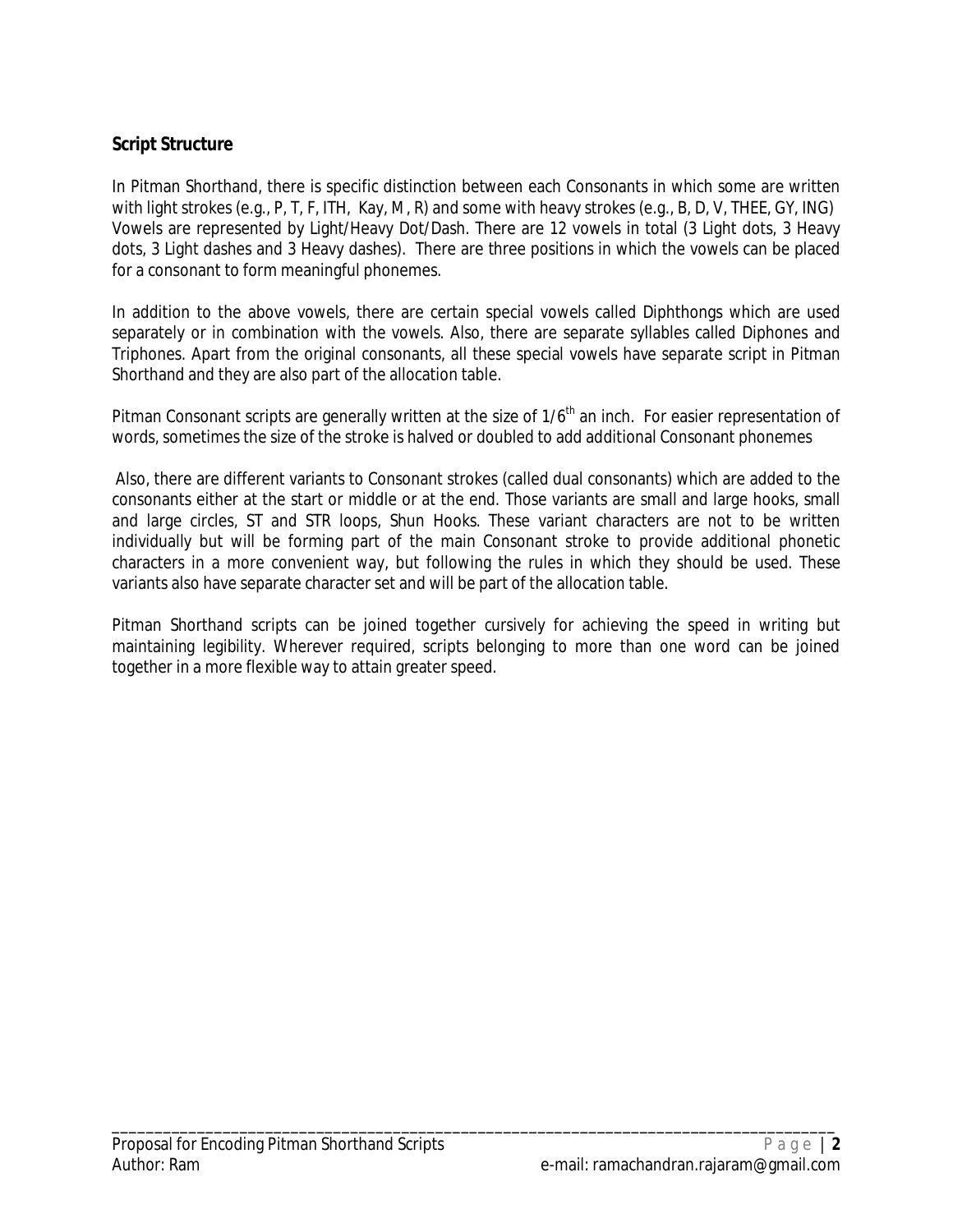## **Proposed Character Sets**

The property of each characters of Pitman Shorthand script is detailed as under. It is assumed the code point for each character will be provided by Unicode once the characters are approved for encoding.

| <b>SL</b><br># | Pitman<br>Script <sup>\$\$</sup> | <b>Character Property</b>                                       |
|----------------|----------------------------------|-----------------------------------------------------------------|
| $\mathbf{1}$   |                                  | <code point="">;PITMAN LETTER PEE;Lo;0;L;;;;;N;;;;;</code>      |
| $\overline{2}$ |                                  | <code point="">;PITMAN LETTER BEE;Lo;0;L;;;;;N;;;;;</code>      |
| $\mathfrak{Z}$ |                                  | <code point="">;PITMAN LETTER TEE;Lo;0;L;;;;;N;;;;;</code>      |
| $\overline{4}$ |                                  | <code point="">;PITMAN LETTER DEE;Lo;0;L;;;;;N;;;;;</code>      |
| 5              |                                  | <code point="">;PITMAN LETTER CHAY;Lo;0;L;;;;;N;;;;;</code>     |
| 6              |                                  | <code point="">;PITMAN LETTER JAY;Lo;0;L;;;;;N;;;;;</code>      |
| $\overline{7}$ |                                  | <code point="">;PITMAN LETTER KAY;Lo;0;L;;;;;N;;;;;</code>      |
| 8              |                                  | <code point="">;PITMAN LETTER GAY;Lo;0;L;;;;;N;;;;;</code>      |
| 9              |                                  | <code point="">;PITMAN LETTER RAY;Lo;0;L;;;;;N;;;;;</code>      |
| 10             |                                  | <code point="">;PITMAN LETTER WAY;Lo;0;L;;;;;N;;;;;</code>      |
| 11             |                                  | <code point="">;PITMAN LETTER YAY;Lo;0;L;;;;;N;;;;;</code>      |
| 12             | 9                                | <code point="">;PITMAN LETTER DOWN HAY;Lo;0;L;;;;;N;;;;;</code> |
| 13             |                                  | <code point="">;PITMAN LETTER UP HAY;Lo;0;L;;;;;N;;;;;</code>   |
| 14             |                                  | <code point="">;PITMAN LETTER EM;Lo;0;L;;;;;N;;;;;</code>       |
| 15             |                                  | <code point="">;PITMAN LETTER EN;Lo;0;L;;;;;N;;;;;</code>       |
| 16             |                                  | <code point="">;PITMAN LETTER ING;Lo;0;L;;;;;N;;;;;</code>      |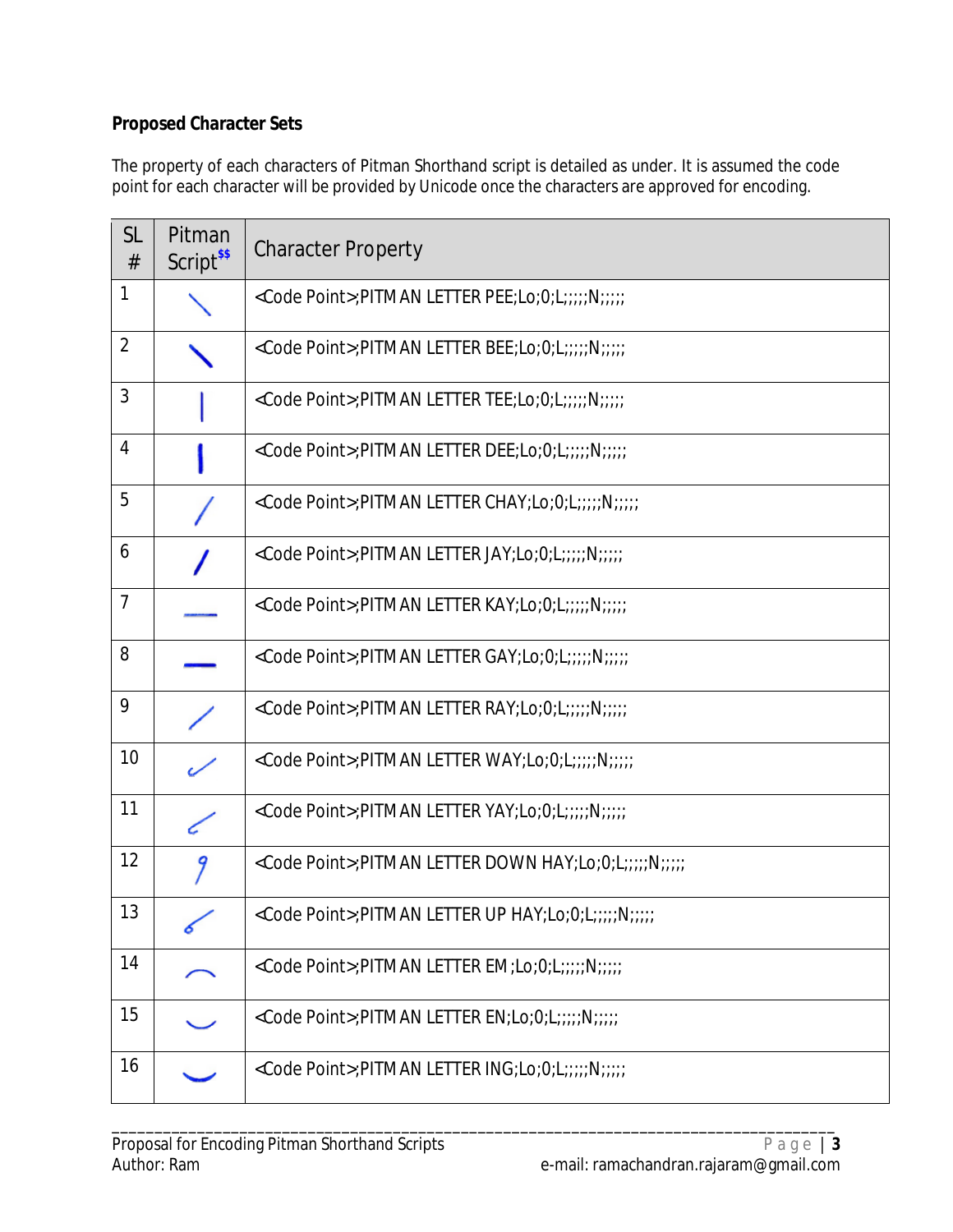| 17 |   | <code point="">;PITMAN LETTER EFF;Lo;0;L;;;;;N;;;;;</code>      |
|----|---|-----------------------------------------------------------------|
| 18 |   | <code point="">;PITMAN LETTER VEE;Lo;0;L;;;;;N;;;;;</code>      |
| 19 |   | <code point="">;PITMAN LETTER ITH;Lo;0;L;;;;;N;;;;;</code>      |
| 20 |   | <code point="">;PITMAN LETTER THEE;Lo;0;L;;;;;N;;;;;</code>     |
| 21 |   | <code point="">;PITMAN LETTER ESS;Lo;0;L;;;;;N;;;;;</code>      |
| 22 |   | <code point="">;PITMAN LETTER ZEE;Lo;0;L;;;;;N;;;;;</code>      |
| 23 |   | <code point="">;PITMAN LETTER ISH;Lo;0;L;;;;;N;;;;;</code>      |
| 24 |   | <code point="">;PITMAN LETTER ZHEE;Lo;0;L;;;;;N;;;;;</code>     |
| 25 |   | <code point="">;PITMAN LETTER ELL;Lo;0;L;;;;;N;;;;;</code>      |
| 26 |   | <code point="">;PITMAN LETTER AR;Lo;0;L;;;;;N;;;;;</code>       |
| 27 | ٠ | <code point="">;PITMAN LETTER Ă UP;Lo;0;L;;;;;N;;;;;</code>     |
| 28 |   | <code point="">;PITMAN LETTER E MIDDLE;Lo;0;L;;;;;N;;;;;</code> |
| 29 |   | <code point="">;PITMAN LETTER I DOWN;Lo;0;L;;;;;N;;;;;</code>   |
| 30 |   | <code point="">;PITMAN LETTER Ŏ UP;Lo;0;L;;;;;N;;;;;</code>     |
| 31 |   | <code point="">;PITMAN LETTER Ŭ MIDDLE;Lo;0;L;;;;;N;;;;;</code> |
| 32 |   | <code point="">;PITMAN LETTER OO DOWN;Lo;0;L;;;;;N;;;;;</code>  |
| 33 |   | <code point="">;PITMAN LETTER AH UP;Lo;0;L;;;;;N;;;;;</code>    |
| 34 |   | <code point="">;PITMAN LETTER A MIDDLE;Lo;0;L;;;;;N;;;;;</code> |
| 35 |   | <code point="">;PITMAN LETTER EE DOWN;Lo;0;L;;;;;N;;;;;</code>  |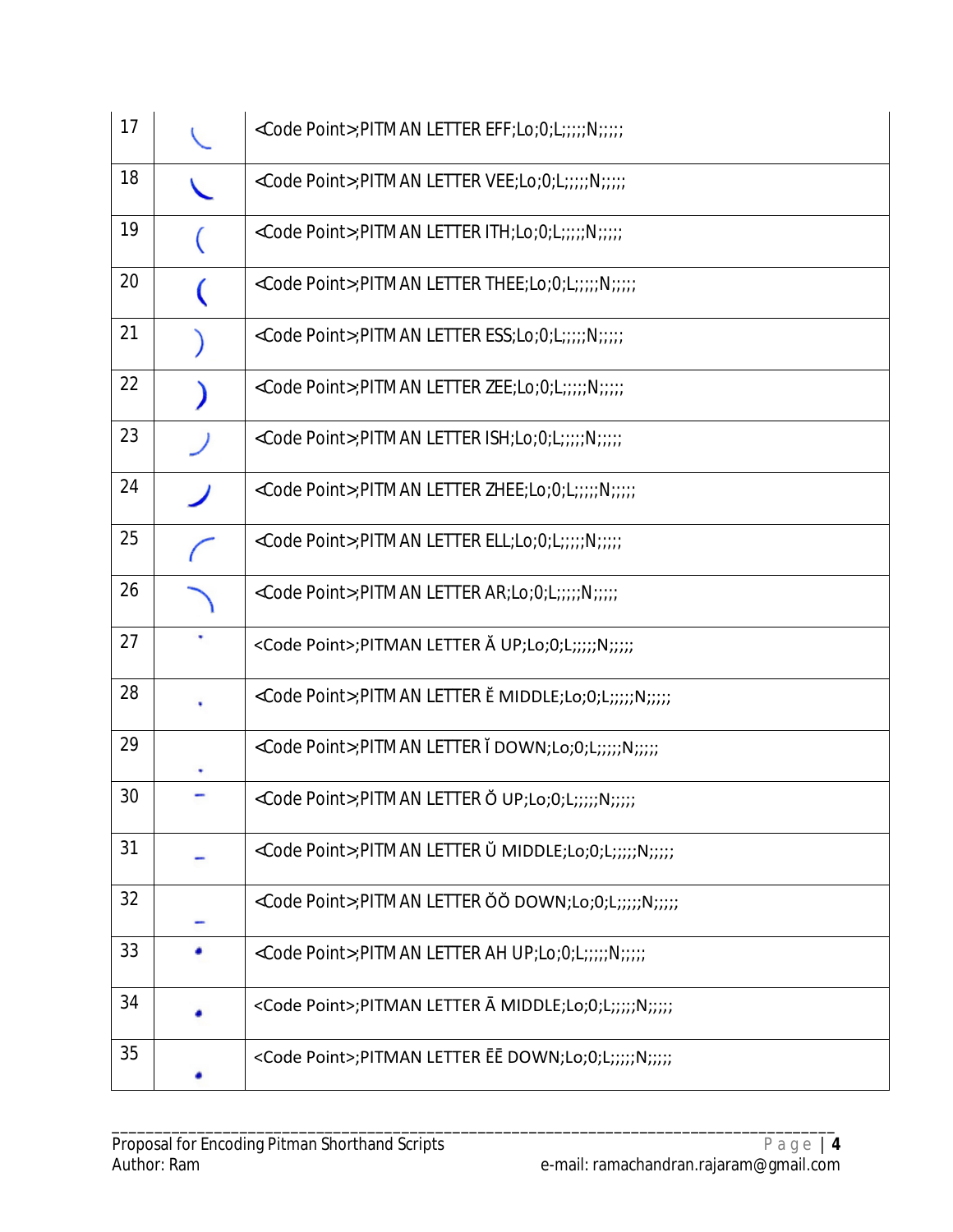| 36 |                              | <code point="">;PITMAN LETTER AW UP;Lo;0;L;;;;;N;;;;;</code>                      |
|----|------------------------------|-----------------------------------------------------------------------------------|
| 37 |                              | <code point="">;PITMAN LETTER O MIDDLE;Lo;0;L;;;;;N;;;;;</code>                   |
| 38 |                              | <code point="">;PITMAN LETTER OO DOWN;Lo;0;L;;;;;N;;;;;</code>                    |
| 39 | ν                            | <code point="">;PITMAN LETTER I UP;Lo;0;L;;;;;N;;;;;</code>                       |
| 40 | ۸                            | <code point="">;PITMAN LETTER OW DOWN;Lo;0;L;;;;;N;;;;;</code>                    |
| 41 | 7                            | <code point="">;PITMAN LETTER OI UP;Lo;0;L;;;;;N;;;;;</code>                      |
| 42 | Ω                            | <code point="">;PITMAN LETTER EW DOWN;Lo;0;L;;;;;N;;;;;</code>                    |
| 43 | v                            | <code point="">;PITMAN LETTER DIPHONE Ă OR AH UP;Lo;0;L;;;;;N;;;;;</code>         |
| 44 | v                            | <code point="">; PITMAN LETTER DIPHONE E OR A MIDDLE; Lo; 0; L;;;;; N;;;;;</code> |
| 45 |                              | <code point="">;PITMAN LETTER DIPHONE I OR EE DOWN;Lo;0;L;;;;;N;;;;;</code>       |
| 46 | $\overline{\mathcal{U}}$     | <code point="">;PITMAN LETTER DIPHONE O OR AW UP;Lo;0;L;;;;;N;;;;;</code>         |
| 47 | 1                            | <code point="">;PITMAN LETTER DIPHONE Ŭ OR Ō MIDDLE;Lo;0;L;;;;;N;;;;;</code>      |
| 48 | 1                            | <code point="">;PITMAN LETTER DIPHONE ŎŎ OR ŌŌ DOWN;Lo;0;L;;;;;N;;;;;</code>      |
| 49 | M                            | <code point="">;PITMAN LETTER TRIPHONE I UP;Lo;0;L;;;;;N;;;;;</code>              |
| 50 | N                            | <code point="">;PITMAN LETTER TRIPHONE OW DOWN;Lo;0;L;;;;;N;;;;;</code>           |
| 51 | z                            | <code point="">;PITMAN LETTER TRIPHONE OI UP;Lo;0;L;;;;;N;;;;;</code>             |
| 52 | $\boldsymbol{\mathsf{\sim}}$ | <code point="">;PITMAN LETTER TRIPHONE EW TRIPHONE DOWN;Lo;0;L;;;;;N;;;;;;</code> |
| 53 |                              | <code point="">;PITMAN AFFIX LOOP ST;Lo;0;L;;;;;N;;;;;</code>                     |
| 54 | ల                            | <code point="">;PITMAN AFFIX LOOP ST WITH LOW CIRCLE S;Lo;0;L;;;;;N;;;;;</code>   |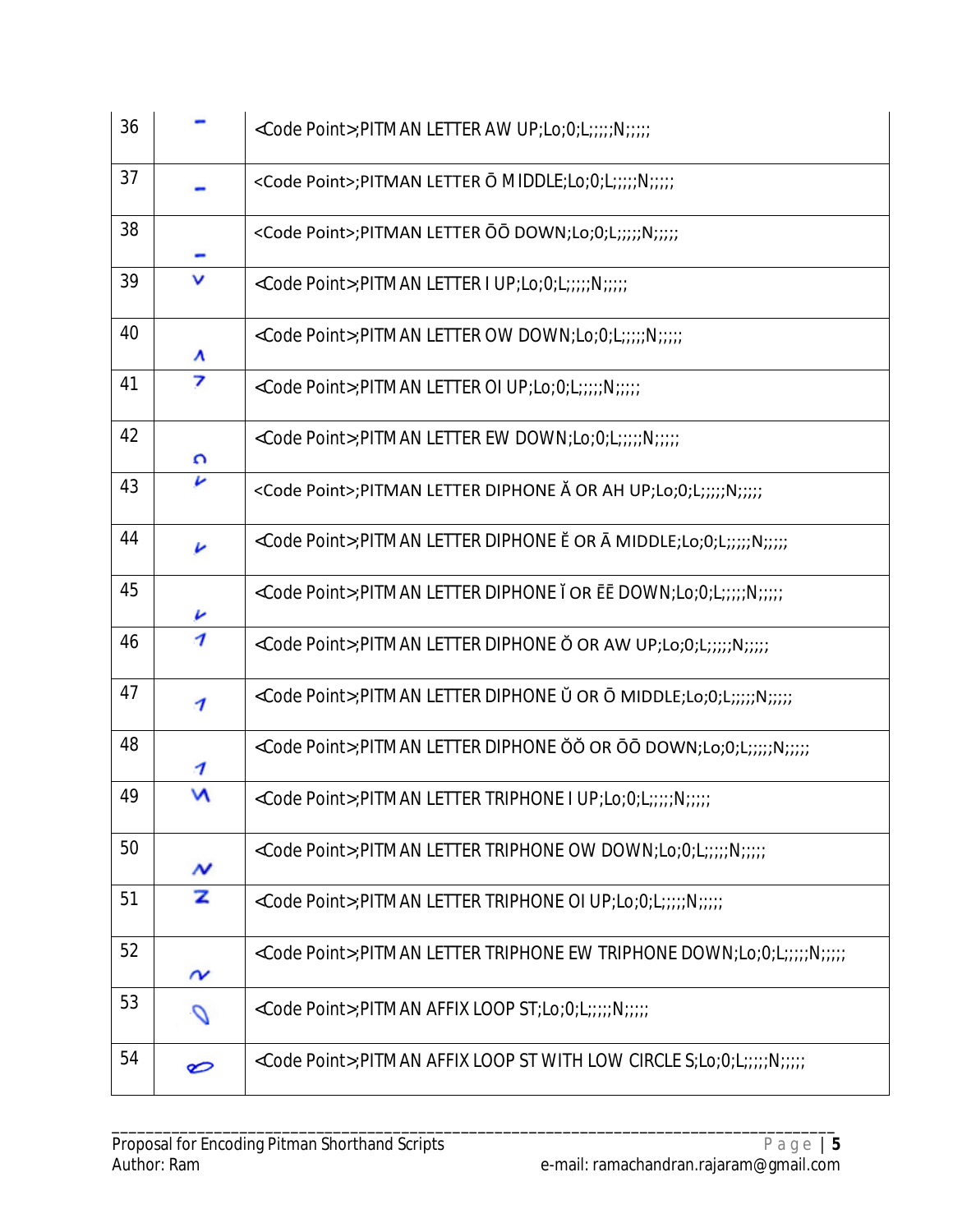| 55 |               | <code point="">;PITMAN AFFIX LOOP STR;Lo;0;L;;;;;N;;;;;</code>                                                           |
|----|---------------|--------------------------------------------------------------------------------------------------------------------------|
| 56 | O             | <code point="">;PITMAN AFFIX LOOP STR WITH LOW CIRCLE S;Lo;0;L;;;;;N;;;;;</code>                                         |
| 57 | $\circ$       | <code point="">;PITMAN AFFIX LOW CIRCLE S;Lo;0;L;;;;;N;;;;;</code>                                                       |
| 58 | <b>Y</b> O    | <code point="">;PITMAN AFFIX HIGH CIRCLE S FINAL;Lo;0;L;;;;;N;;;;;</code>                                                |
| 59 | Q             | <code point="">;PITMAN AFFIX HIGH CIRCLE SW INITIAL;Lo;0;L;;;;;N;;;;;</code>                                             |
| 60 | e             | <code point="">;PITMAN AFFIX LOW CIRCLE S INSIDE WAY;Lo;0;L;;;;;N;;;;;</code>                                            |
| 61 | $\Omega$      | <code point="">;PITMAN AFFIX R HOOK;Lo;0;L;;;;;N;;;;;</code>                                                             |
| 62 | $\mathcal{L}$ | <code point="">;PITMAN AFFIX R HOOK INSIDE;Lo;0;L;;;;;N;;;;;</code>                                                      |
| 63 | ٩             | <code point="">;PITMAN AFFIX R HOOK WITH LOW CIRCLE S;Lo;0;L;;;;;N;;;;;</code>                                           |
| 64 | $\mathbf{0}$  | <code point="">;PITMAN AFFIX R HOOK INSIDE WITH LOW CIRCLE S;Lo;0;L;;;;;N;;;;;</code>                                    |
| 65 | ର             | <code point="">;PITMAN AFFIX R HOOK WITH LOW CIRCLE S MIDDLE;Lo;0;L;;;;;N;;;;;</code>                                    |
| 66 | $\mathbf{C}$  | <code point="">;PITMAN AFFIX LOW L HOOK;Lo;0;L;;;;;N;;;;;</code>                                                         |
| 67 |               | <code point="">;PITMAN AFFIX HIGH L HOOK INSIDE;Lo;0;L;;;;;N;;;;;</code>                                                 |
| 68 | ୧             | <code point="">;PITMAN AFFIX LOW L HOOK WITH LOW CIRCLE S;Lo;0;L;;;;;N;;;;;</code>                                       |
| 69 | P             | <code point="">; PITMAN AFFIX HIGH L HOOK INSIDE WITH LOW CIRCLE<br/><math>S; Lo; O; L; \ldots; N; \ldots;</math></code> |
| 70 | e.            | <code point="">; PITMAN AFFIX LOW L HOOK WITH LOW CIRCLE S<br/><math>MIDDLE; Lo; O; L; \ldots; N; \ldots;</math></code>  |
| 71 | Š             | <code point="">;PITMAN AFFIX N HOOK;Lo;0;L;;;;;N;;;;;</code>                                                             |
| 72 | δ             | <code point="">;PITMAN AFFIX N HOOK WITH LOW CIRCLE S;Lo;0;L;;;;;N;;;;;</code>                                           |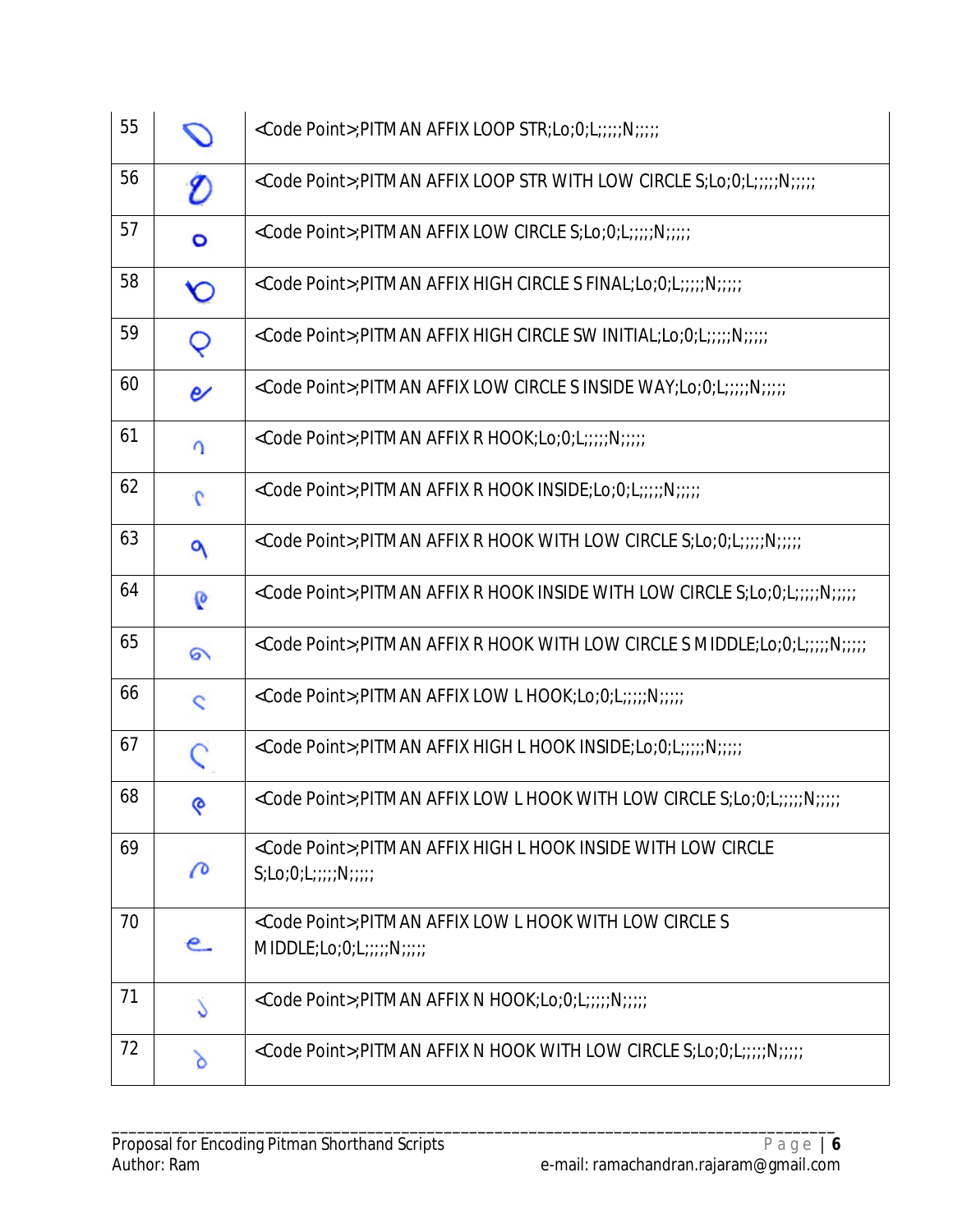| 73 |                | <code point="">;PITMAN AFFIX N HOOK INSIDE;Lo;0;L;;;;;N;;;;;</code>                                   |
|----|----------------|-------------------------------------------------------------------------------------------------------|
| 74 | ی              | <code point="">;PITMAN AFFIX N HOOK INSIDE WITH LOW CIRCLE S;Lo;0;L;;;;;N;;;;;</code>                 |
| 75 | 1∂             | <code point="">;PITMAN AFFIX N HOOK WITH LOW CIRCLE S MIDDLE;Lo;0;L;;;;;N;;;;;</code>                 |
| 76 | - Ə            | <code point="">; PITMAN AFFIX N HOOK INSIDE WITH LOW CIRCLE S<br/>MIDDLE; Lo; O; L;;;;; N;;;;;</code> |
| 77 | $\overline{a}$ | <code point="">;PITMAN AFFIX F HOOK;Lo;0;L;;;;;N;;;;;</code>                                          |
| 78 | U              | <code point="">;PITMAN AFFIX V HOOK;Lo;0;L;;;;;N;;;;;</code>                                          |
| 79 | b              | <code point="">;PITMAN AFFIX V HOOK WITH LOW CIRCLE S;Lo;0;L;;;;;N;;;;;</code>                        |
| 80 | İ٥             | <code point="">;PITMAN AFFIX F HOOK WITH LOW CIRCLE S;Lo;0;L;;;;;N;;;;;</code>                        |
| 81 | $\subset$      | <code point="">;PITMAN AFFIX HIGH W HOOK;Lo;0;L;;;;;N;;;;;</code>                                     |
| 82 | $\omega$       | <code point="">;PITMAN ENLARGE HOOK HW FOR WAY;Lo;0;L;;;;;N;;;;;</code>                               |
| 83 | G              | <code point="">;PITMAN AFFIX LOW W HOOK INSIDE;Lo;0;L;;;;;N;;;;;</code>                               |
| 84 | G              | <code point="">;PITMAN AFFIX HIGH HW HOOK INSIDE;Lo;0;L;;;;;N;;;;;</code>                             |
| 85 |                | <code point="">;PITMAN AFFIX W INITIAL ATTACHED;Lo;0;L;;;;;N;;;;;</code>                              |
| 86 | C              | <code point="">;PITMAN AFFIX LEFT W DETACHED;Lo;0;L;;;;;N;;;;;</code>                                 |
| 87 | ⋗              | <code point="">;PITMAN AFFIX RIGHT W DETACHED;Lo;0;L;;;;;N;;;;;</code>                                |
| 88 |                | <code point="">;PITMAN AFFIX TICK H;Lo;0;L;;;;;N;;;;;</code>                                          |
|    |                |                                                                                                       |
|    |                |                                                                                                       |

**\$\$** *Source: http://www.long-live-pitmans-shorthand.org.uk/index.htm*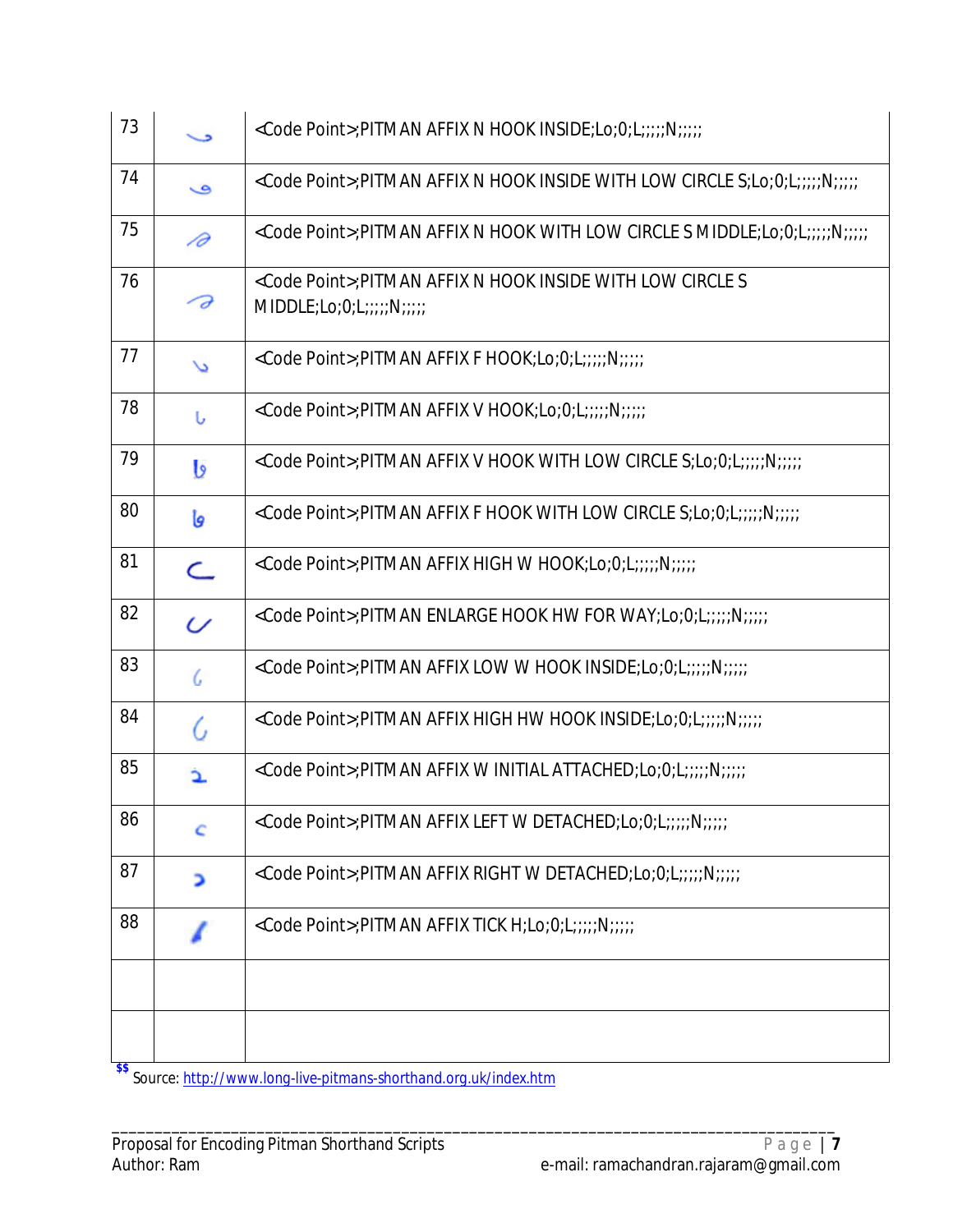## **Character Ordering and Roadmap to the Pitman Shorthand character block**

<< To be included – Once the characters are finalized >>

### **Collation**

<< To be included – Once the characters are finalized >>

### **Collation Table**

<< To be included – Once the characters are finalized >>

### **Character Properties**

<< To be discussed >>

### **Input and Keyboard Layout**

**<< Can be included once the character sets are finalized. This is optional >>**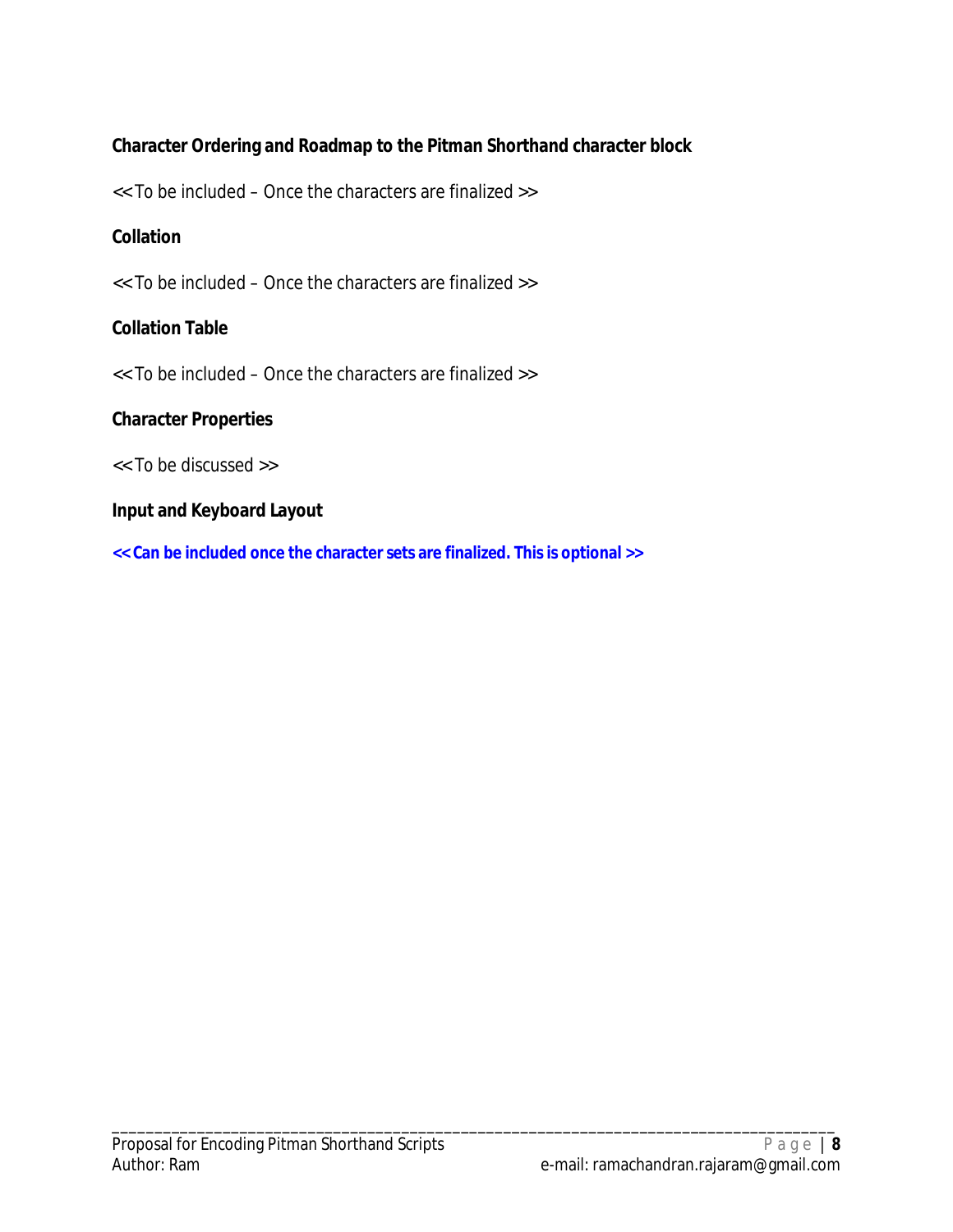### **Pitman Rendering Model**

Vowels in Pitman shorthand are indicated by small dot or dash along the consonant script. Mostly, the vowels are not joined to consonants but in certain cases can be joined for convenience purpose only, provided joining does not give them a different meaning.

**Orientation of vowels**: All dash vowels in Pitman shorthand are written perpendicular to straight scripts with respect to their position as decided by the sound. Apart from dot and dash vowels there are special vowels called diphthongs but they take either  $1<sup>st</sup>$  or  $3<sup>rd</sup>$  position and there is no second position. There are 4 diphthongs in Pitman shorthand which are either joined or disjoined with consonant scripts. The diphthong EW, normally orient itself conveniently with the curved strokes. For example, when attached with words like few, mew, new, value etc.

| <b>Pitman</b><br>Script <sup>\$\$</sup> | <b>Word that is represented</b> | Consonant | <b>Diphthong</b><br>Ew |
|-----------------------------------------|---------------------------------|-----------|------------------------|
|                                         | Few                             |           | n                      |
|                                         | Mew                             |           | е                      |
|                                         | <b>New</b>                      |           |                        |
|                                         | Value                           |           |                        |

**\$\$** *Source: http://www.long-live-pitmans-shorthand.org.uk/index.htm*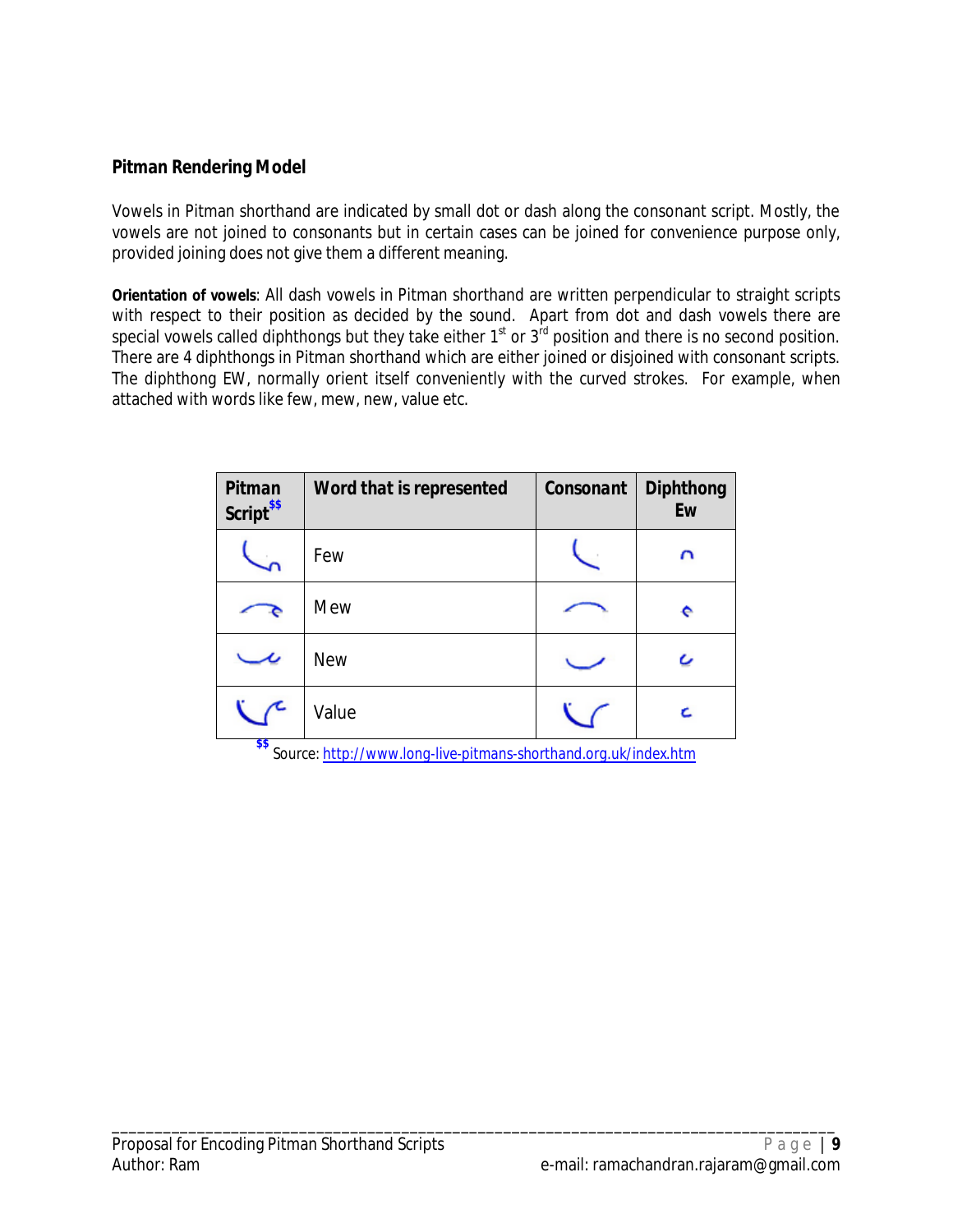#### **Compound vowels:**

Combining two consecutive vowels sound are referred to compounding vowels. In Pitman shorthand, there are quite a few words which require a compounding vowel when written as Pitman script. Compound vowels can be of two types i.e., combining two vowels or combining a diphthong and a vowel. There former kind of compounding is referred to as Diphone and the latter referred to a Triphone. Diphone is written in two directions (down-left or up-right) depending upon whether the first occurring vowel is a dot vowel or a dash vowel consecutively. Vowel in a Trihphone is always as a dash combined with a diphthong but in the obverse direction of diphthong.

| Pitman<br>Script <sup>\$\$</sup> | Word that is represented | Consonant | <b>Diphone</b><br>(Down-left) |
|----------------------------------|--------------------------|-----------|-------------------------------|
|                                  | Weighing                 |           |                               |
| --                               | Readmit                  |           |                               |

**\$\$** *Source: http://www.long-live-pitmans-shorthand.org.uk/index.htm*

| <b>Pitman</b><br>Script <sup>\$\$</sup> | Word that is represented | Consonant | <b>Diphone</b><br>(Up-right) |
|-----------------------------------------|--------------------------|-----------|------------------------------|
|                                         | Jawing                   |           |                              |
|                                         | Poem                     |           |                              |

**\$\$** *Source: http://www.long-live-pitmans-shorthand.org.uk/index.htm*

| <b>Pitman</b><br><b>Script</b> <sup>\$\$</sup> | Word that is represented | Consonant | <b>Triphone</b> |
|------------------------------------------------|--------------------------|-----------|-----------------|
|                                                | Diary                    |           | N               |
|                                                | Loyal                    |           | z               |
| $\sim$                                         | Tower                    |           | N               |
| $\sim$                                         | Viewer                   |           |                 |
| \$\$<br>$\sim$                                 |                          |           |                 |

*Source: http://www.long-live-pitmans-shorthand.org.uk/index.htm*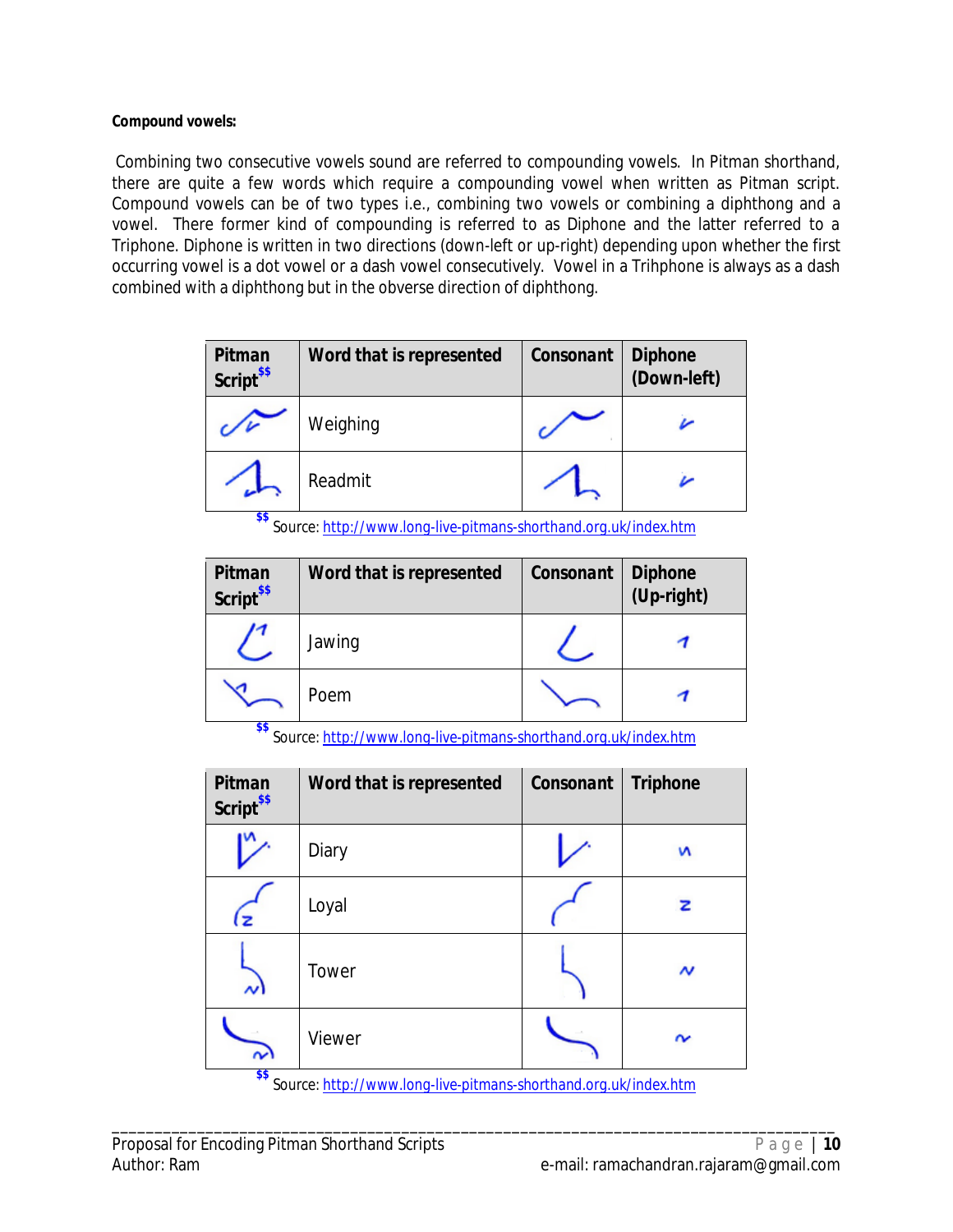#### **Overlapping vowels:**

Overlapping refers to a vowel crossing a Pitman consonant script where a dash vowel (Light and Heavy dash) finds it place. These vowels are used when they come between a script and a hook (R and L hooks) when pronounced. For e.g., word *perfect*. Here a vowel occurs between a consonant P and a hook R. Position of this overlapping vowel is decided by the position of the normal vowel. (cf. Protect – Here the vowel does not sound in between). The purpose of crossing the script is to show that it is an overlapping vowel as there is no position for an affixed hook as compared to a consonant script. Apart from dash vowels, even a diphone or a diphthong can be overlapped subject to conditions being satisfied.

| Pitman<br>Script <sup>ss</sup> | Word that is represented | Vowel / Diphone /<br><b>Diphthong</b> |
|--------------------------------|--------------------------|---------------------------------------|
|                                | <b>Nurse</b>             | Dash Vowel                            |
|                                | Course                   | Dash Vowel                            |
|                                | <b>Mixture</b>           | <b>EW Diphthong</b>                   |
|                                | Capture                  | <b>EW Diphthong</b>                   |
|                                | <b>Healthier</b>         | Down-left Diphone                     |
| ¢¢                             | Junior                   | Down-left Diphone                     |

**\$\$** *Source: http://www.long-live-pitmans-shorthand.org.uk/index.htm*

\_\_\_\_\_\_\_\_\_\_\_\_\_\_\_\_\_\_\_\_\_\_\_\_\_\_\_\_\_\_\_\_\_\_\_\_\_\_\_\_\_\_\_\_\_\_\_\_\_\_\_\_\_\_\_\_\_\_\_\_\_\_\_\_\_\_\_\_\_\_\_\_\_\_\_\_\_\_\_\_\_\_\_\_\_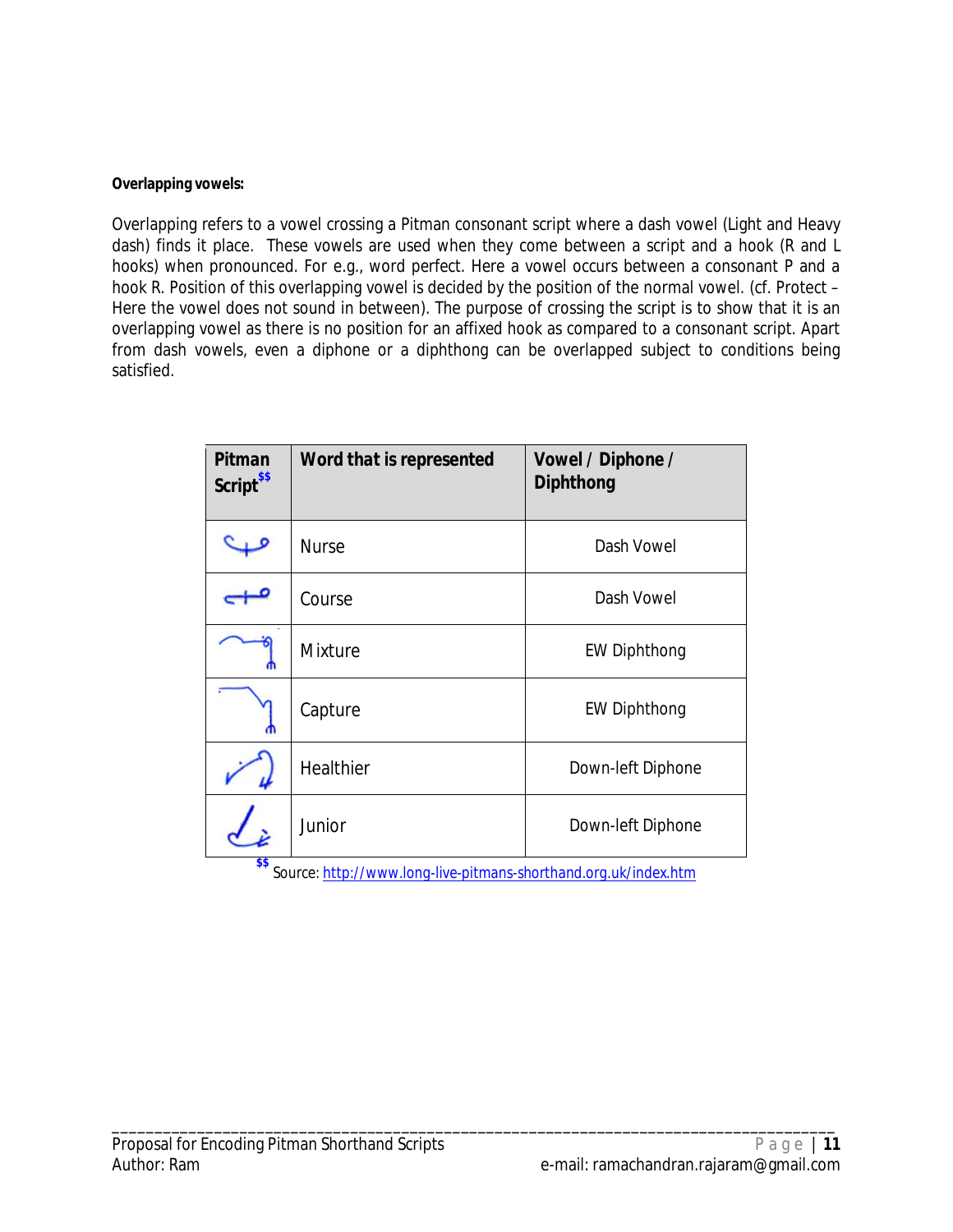#### **Intervening dot vowels:**

Where a dot vowel (Light and Heavy dot) occurs between a script and the initial hook (R and L hooks), they are written as a small circle instead of a dot to clearly indicate that it is a intervening vowel but considering the rule of vowel position.

| Pitman<br>Script <sup>\$\$</sup> | Word that is represented | <b>Circle Vowel</b> |
|----------------------------------|--------------------------|---------------------|
|                                  | <b>Direct</b>            | ο                   |
|                                  | Dark                     | o                   |
| ሎሎ                               | Gnarl                    | ٥                   |

**\$\$** *Source: http://www.long-live-pitmans-shorthand.org.uk/index.htm*

#### **Joined phrases:**

Joining of two or more words is a principle in Pitman stenography which is called *phraseography*. This means, more than one words which form meaningful sentence in normal English, which when written in Pitman script, can be joined together as much as possible provided there is smooth flow in writing the scripts. This type of joining has also got the advantage of speed writing which is particularly useful during advanced stages of writing.

While joining strokes, for the sake of convenience but without losing the meaning and visualization, some scripts are omitted. One example of this is the phrase *"as a matter of fact"*. Here each word has a separate Pitman script but when written in phrase, the word 'a' is omitted and also for the word "of and fact" of is omitted and for the word fact, F is omitted. This is a generally accepted principle and practiced for speed writing as far as it is easy for a transcriber to identify and understand the script.



*Source: http://www.long-live-pitmans-shorthand.org.uk/index.htm*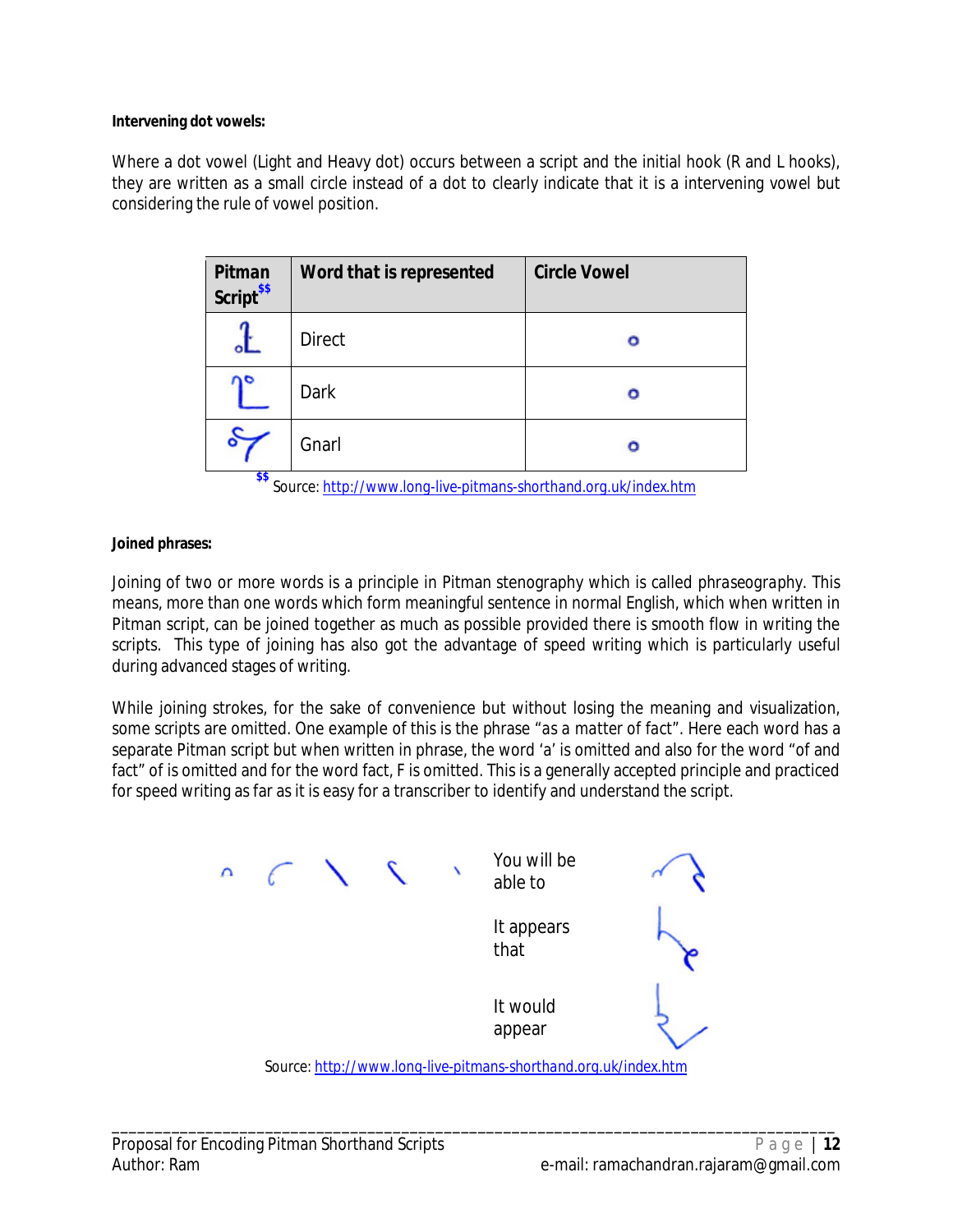### **Prefix:**

In Pitman script, the word *"con*" when coming at the beginning of a word, is represented by a *dot* at the head of the first consonant script. Examples are compose, control etc. Here Pitman script is written only for "pose" and "trol" pre-fixed by a dot for the word "con"

In Pitman shorthand, there is another prefix that is used for the word "self". It is represented by a small circle in the second position before the first consonant in the script. Example: the word self-defense. Here it is enough if we script for the word "defense" and self is written before the Pitman Letter "DEE".

Another variant to "self" is also available. This is the combination of the word "self" + "con". Here the word "fident" is written in Pitman script prefixed by a small circle at the head of the first consonant script which represents self-con

| Pitman<br>Script <sup>\$\$</sup> | Word that is represented | <b>Prefix type</b>             |
|----------------------------------|--------------------------|--------------------------------|
|                                  | Compose                  | Dot representing 'com'         |
|                                  | Control                  | Dot representing 'com'         |
|                                  | Self-defense             | Circle representing 'self'     |
| œ                                | Self-confident           | Circle representing "self-con" |

**\$\$** *Source: http://www.long-live-pitmans-shorthand.org.uk/index.htm*